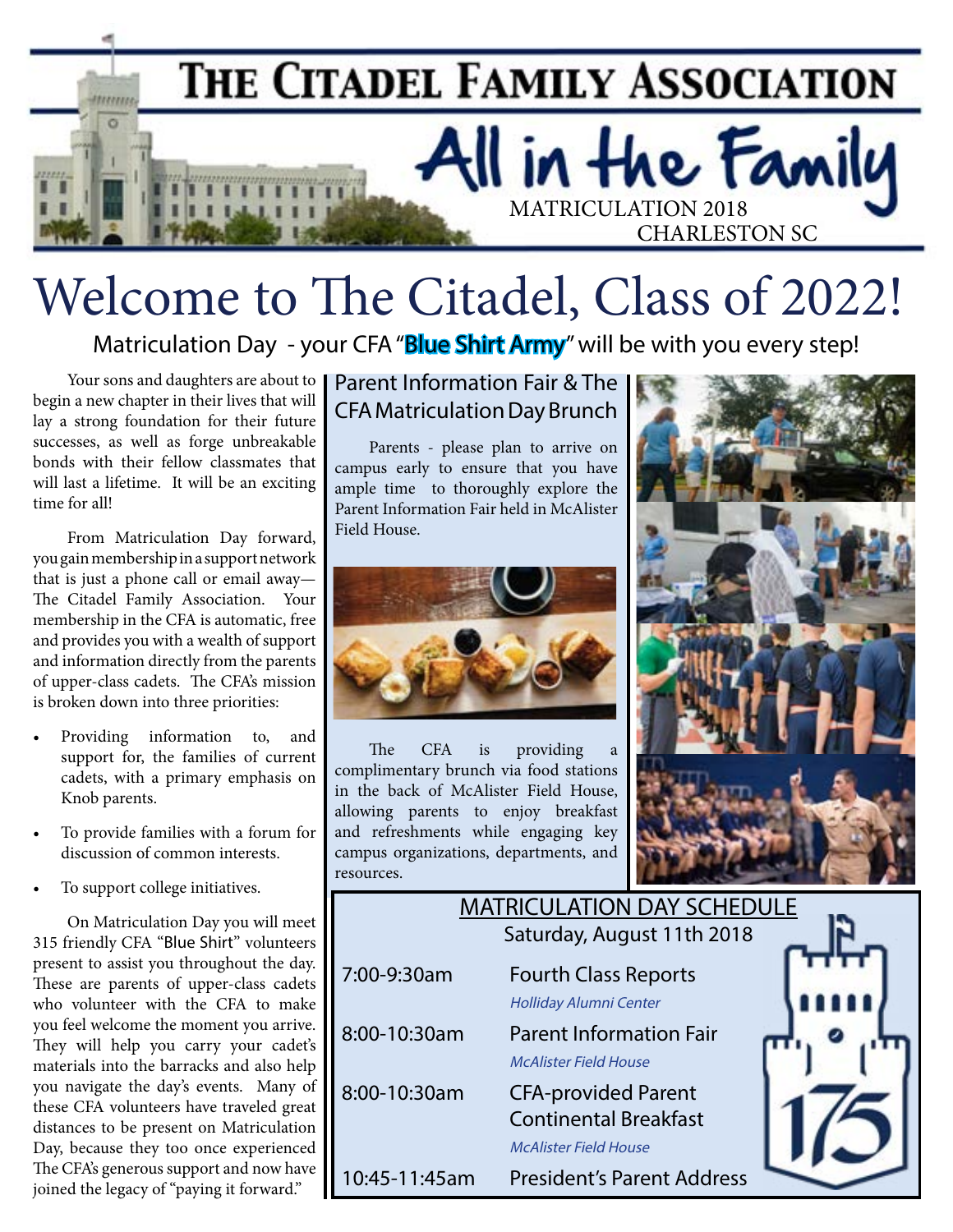## CFA BATTALION AND COMPANY REPRESENTATIVES 2018-19

| <b>COMPANY</b><br>1st Batt. | <b>CFA REPRESENTATIVES</b><br>Sharon Huff, '20                                    | <b>Primary Email</b><br>sharonhuff@pickens.k12.sc.us                          | Phone<br>$(864) 506 - 6960$                                  | Secondary Email                                   |
|-----------------------------|-----------------------------------------------------------------------------------|-------------------------------------------------------------------------------|--------------------------------------------------------------|---------------------------------------------------|
| Alpha                       | Pete & Candy Gonzalez, '19<br>Leslie Wagoner, '21<br>Mary Robinson, '21           | cgonalez@yahoo.com<br>leswags01@gmail.com<br>rgrmhr@aol.com                   | $(334)$ 657-9668<br>$(704)$ 607-0838<br>949.287.1044         | medic91161@hotmail.com                            |
| <b>Bravo</b>                | Wynn & Cindy Gibbs, '19<br>Ron & Michele Rossi, '20<br>Dianne Causey, '21         | swgibbs@bellsouth.net<br>rjrossijr@gmail.com<br>aaronzachkatie@aol.com        | $(864)$ 271-8750<br>$(864)$ 303-5923<br>$(843) 709 - 7496$   | swgibbs@bellsouth.net<br>sept14thmom@gmail.com    |
| Charlie                     | Martin Frazier, '20<br>Frank & Carla Young, '20<br>Jeff and Kathy Phillips, '21   | mbfrazier4245@aol.com<br>fwyoung@truvista.biz<br>jeffnkathy@hotmail.com       | $(864)$ 558-0256<br>$(803)$ 519-8239<br>$(864)$ 978-0660     | cayoung@richland2.org                             |
| Delta                       | Paul & Robin Cobb, '19<br>Barry & Robbin Gilbert, '20<br>Keith Timmons, '21       | pgcobb@nctv.com<br>barry@gilbertconsultants.com<br>kftimmons@gmail.com        | $(864) 538 - 3052$<br>$(803)$ 223-1891<br>$(843) 813 - 7161$ | rcobb@nctv.com<br>robbin@gilbertconsultants.com   |
| 2nd Batt.                   | Meredith Thackston, '19                                                           | merediththackston@yahoo.com                                                   | $(864)$ 230-4143                                             |                                                   |
|                             | Regt. Band Joe & Cindy Hammett, '20<br>Bernadette Coppola, '21                    | gamecockfan82980@gmail.com<br>bcoppol1@optonline.net                          | $(864)$ 770-5061<br>$(203)$ 913-3444                         | baseballmom72@gmail.com                           |
| Echo                        | Reid & Leigh Johnstone, '19<br>Eric & Mary Henklem, '20<br>Cindy Rickenbaker, '20 | reidandleigh@gmail.com<br>mjhenkel@bellsouth.net<br>rickenbakers@netzero.com  | $(864)$ 423-6154<br>$(904) 716 - 8182$<br>$(843)$ 901-7502   | reidandleigh@gmail.com<br>eric.henkel@pepsico.com |
| F-Troop                     | David & Sandra Fitzgerald, '19<br>Candace Burgess, '21<br>Chuck Dunne, '21        | d_fitzgerald@comcast.net<br>klenhard@pacbell.net<br>cdunne2@citadel.edu       | $(843)$ 991-6452<br>$(530)$ 383-9594<br>$(813)$ 459-0470     | sandra fitzgerald@charleston.k12.sc.us            |
| Golf                        | Rick & Cynthia Mappus, '21<br>Kelly Clark Wilson<br>Stacie & Bill Powers, '21     | cynthia@rickslighting.com<br>kcwilson1200@gmail.com<br>clydenpowers@yahoo.com | $(843) 509 - 2403$<br>$(229)$ 292-0766<br>$(815)$ 353-3541   |                                                   |
| Hotel                       | Sherry Thompson, '19<br>Shannan Moore, '21<br>Karen Dickson, '21                  | sladyt1000@gmail.com<br>shannajmore@yahoo.com<br>scarolina karen@yahoo.com    | $(910) 527 - 1842$<br>$(803) 667 - 0649$<br>$(843)$ 452-3186 |                                                   |

### 2018 - 2019 CITADEL FAMILY ASSOCIATION BOARD OF DIRECTORS

**CHAIR** Sue Rieigerix, ('10, '12 & '20) (314) 504-1145 [Scriegerixcfa@gmail.com](mailto:Scriegerixcfa%40gmail.com?subject=)

VICE-CHAIR Kim Richardson ('19) (910) 465-7889 [kimmycfa@gmail.com](mailto:kimmycfa%40gmail.com?subject=)

#### COMMUNICATIONS CHAIR Leslie Serpas, ('19) (803) 606-0400 [lserpascfa@gmail.com](mailto:lserpascfa%40gmail.com%20?subject=)

VOLUNTEERS CHAIR

Rachel Mitchell, ('20) (919) 698-3572 [rmitchellcfa@gmail.com](mailto:rmitchellcfa%40gmail.com?subject=) **SECRETARY** Shelly Gardner, ('20) (843) 814-1776 [shellygardnercfa@gmail.com](mailto:shellygardnercfa%40gmail.com?subject=)

#### CFA LIAISON OFFICER

Shamus Gillen, '96 843-953-4830 [gillens@citadel.edu](mailto:gillens@citadel.edu)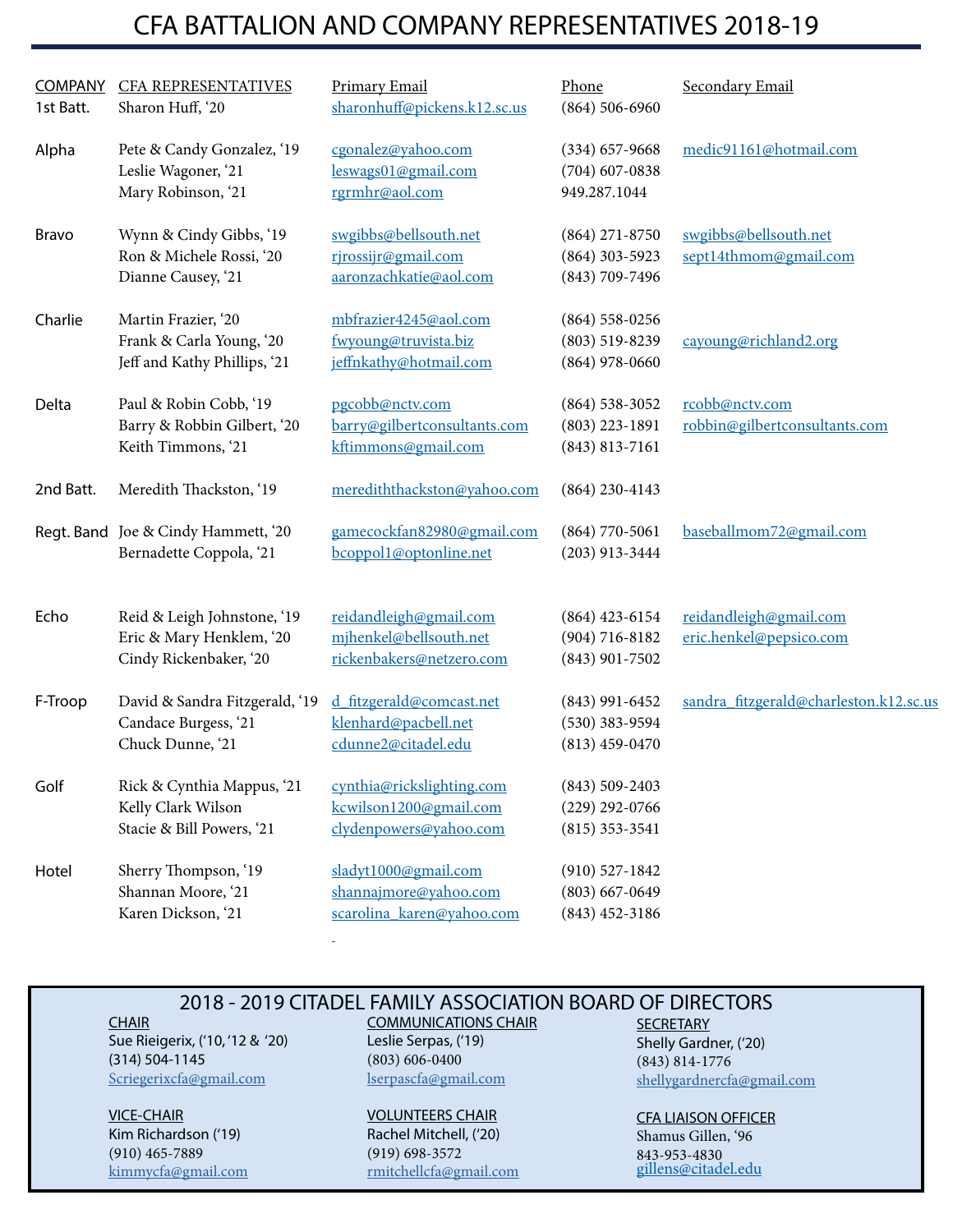# CFA BATTALION AND COMPANY REPRESENTATIVES 2018-19

| 3rd Batt.                  | Robin Blair, '20                                                                                            | robinbrowneblair@charter.net                                                                            | $(864) 844 - 4058$                                                             |                                                                                |
|----------------------------|-------------------------------------------------------------------------------------------------------------|---------------------------------------------------------------------------------------------------------|--------------------------------------------------------------------------------|--------------------------------------------------------------------------------|
| India                      | Beth Anne Revell, '21<br>Stacy Opp, '21<br>Linda Johnson, '21                                               | bethanne@icloud.com<br>sunshinedaycare2015@gmail.com<br>linda@kirkjohnsonmd.com                         | $(864)$ 909-5272<br>$(828)$ 447-7598<br>$(843) 619 - 1911$                     |                                                                                |
| Kilo                       | Erin Buda, '20<br>Carlos & Chanda Williams, '20<br>Alfred Conley, '21                                       | budae94@gmail.com<br>williamscarlos89@yahoo.com<br>aconley@hotmail.com                                  | $(864)$ 275-1884<br>$(803)379 - 8987$<br>$(706)$ 829-5877                      | chandawilliams35@yahoo.com                                                     |
| Lima                       | Ben & Pattie Daniel, '20<br>Martin & Cathy Duane, '20<br>John & Jeanette Parker, '20<br>Robert Herring, '21 | benandpatti@bellsouth.net<br>martinduane83@gmail.com<br>parkerjeanette25@gmail.com<br>slomaggie@aol.com | $(843)$ 442-0225<br>$(408)$ 460-6723<br>$(843) 860 - 5533$<br>$(864)$ 933-1709 | cathy.duane@jbanksdesign.com<br>parkerjeanette25@gmail.com                     |
| Mike                       | Frederick Sandler, '21<br>Scott Massey, '21<br>Amy & David Peeler, '21                                      | fredinroc@gmail.com<br>scottmassey92@yahoo.com<br>peeler1485@yahoo.com                                  | $(574)$ 399-4495<br>$(864)$ 920-4620<br>$(864)$ 992-1203                       |                                                                                |
| 4th Batt.                  | Scott & Ashley Dill, '19                                                                                    | adill@ctdconnect.com                                                                                    | $(864)$ 915-8416                                                               |                                                                                |
|                            | November William & Becky Hubbard, '20<br>Teresa Anderson, '20                                               | sbkd@sccoast.net<br>andersonteresa75@yahoo.com                                                          | $(843)$ 222-2580<br>$(843) 814 - 8244$                                         | rebecca.hubbard@hgtc.edu                                                       |
|                            | Chad & Janet Ward, '20                                                                                      | chadward12@gmail.com                                                                                    | $(740)$ 418-2737                                                               | warjl@musc.edu                                                                 |
| Oscar                      | Chris & Jody Kardohely, '19<br>Matt & Allison Bunch, '19<br>Dean Bartruff, '21                              | cjonk27@hotmail.com<br>hmbunch@bellsouth.net<br>ericdeana@aol.com                                       | $(843)$ 441-0312<br>$(843) 729 - 1919$<br>$(704)$ 837-6908                     | cjonk27@yahoo.com<br>alliemolonybunch@gmail.com                                |
| Romeo                      | Kevin & Melissa Lilly, '19<br>Wendy Simmons, '20<br>Cherylene Prickett, '21                                 | mkdlilly@aol.com<br>wendywsimmons@aol.com<br>cmzaprickett@gmail.com                                     | $(843)$ 296-3845<br>$(910)$ 612-3387<br>$(803) 747 - 2166$                     |                                                                                |
| Tango                      | Mark & Erin Davis, '19<br>John & Lynn Destefano ,'20<br>Michael & Ansley Evans, '21                         | mdavis@rwchapman.com<br>pjd@cominvestgroup.com<br>medthreads2@gmail.com                                 | $(864)$ 483-0834<br>$(843)$ 906 9813<br>$(864) 538 - 8608$                     | moonlightgrfx@charter.net<br>destefanolynn@gmail.com<br>ansleyhevans@gmail.com |
| 5th Batt.                  | Lisa Phelps Hughes, '19                                                                                     | lisah2262@gmail.com                                                                                     | $(404)$ 309-9870                                                               |                                                                                |
| Papa                       | Jim & Cindy Fisk, '19<br>Nathan Mitchell, '20<br>Chris Thomas, '21                                          | csf1220@comcast.net<br>trooper535@yahoo.com<br>ChrisThomas4CFA@gmail.com                                | $(843)$ 797-5893<br>$(919) 740 - 3465$<br>$(864)$ 490-0101                     |                                                                                |
| Palmetto<br><b>Battery</b> | Michael & Susan Rodgers, '19<br>Buddy Wedgeworth, '21<br>Kelli Linder, '21                                  | susanlkrodgers@gmail.com<br>bwedgeworth@perfht.com<br>tkandkatie@yahoo.com                              | $(803)$ 230-8074<br>$(843)$ 601-3812<br>$(910)$ 320-3149                       | susanlkrodgers@gmail.com                                                       |
| Sierra                     | John & Alexandra Michel, '20<br>Jamie Shumacher, '21<br>Jill Sillman, '21                                   | alexandramichelcnm@gmail.com<br>jlschumacher@outlook.com<br>Isilman83@gmail.com                         | $(248)$ 981-1356<br>$(404)$ 319 9206<br>$(713) 824 - 2733$                     | alexandramichelcnm@gmail.com                                                   |
| Victor                     | Jerry & Sandy Rozanski, '20<br>Andrew & Kim Wittman, '20<br>Karl Hays, '21                                  | geraldroz1@att.net<br>Andrew@getwarriortough.com<br>karlhays@haysfamilylaw.com                          | $(843) 513 - 7117$<br>$(864)$ 303-4581<br>$(512)$ 618-3231                     | sandyroz1@att.net<br>Kim@getwarriortough.com                                   |